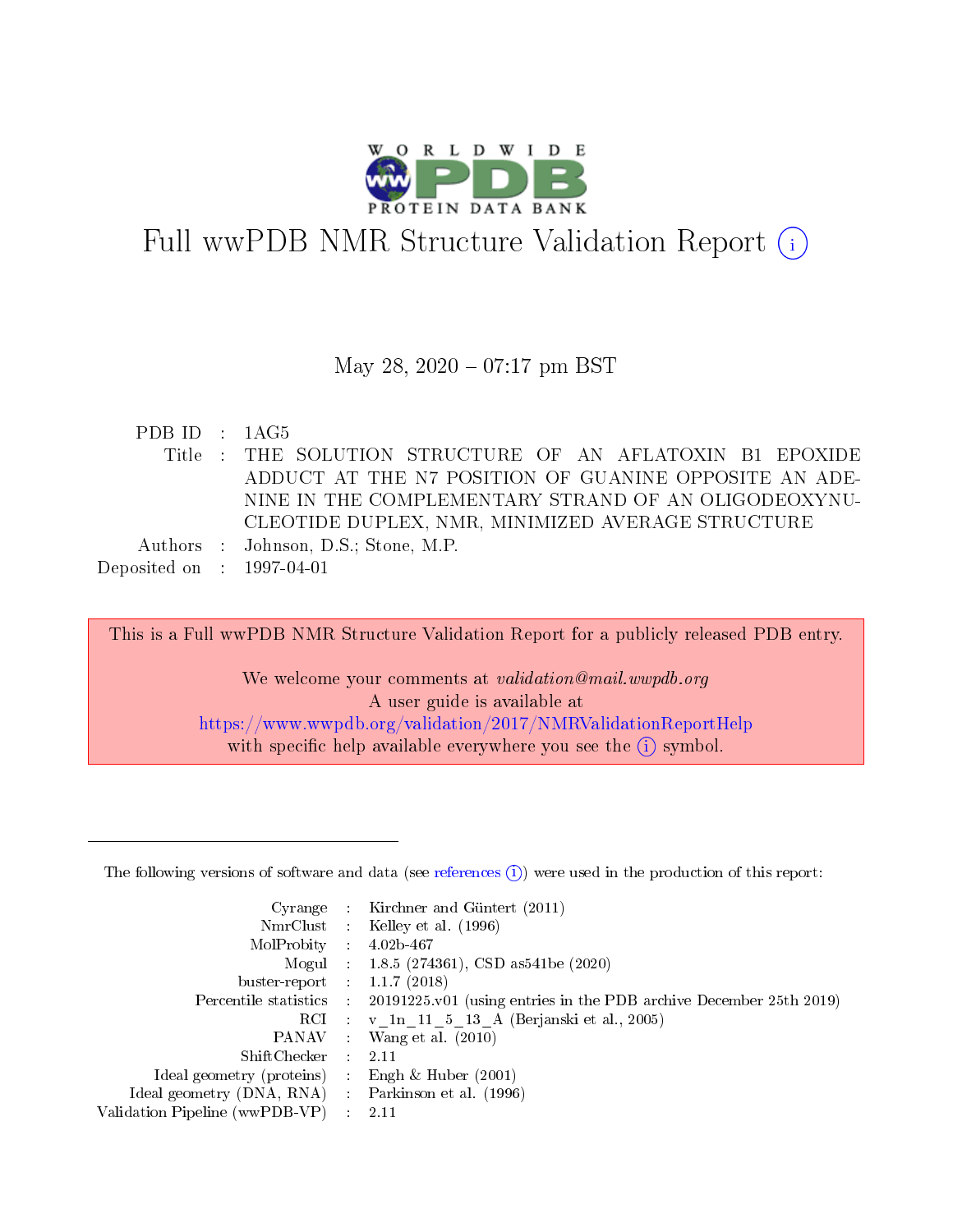## 1 [O](https://www.wwpdb.org/validation/2017/NMRValidationReportHelp#overall_quality)verall quality at a glance  $(i)$

The following experimental techniques were used to determine the structure: SOLUTION NMR

The overall completeness of chemical shifts assignment was not calculated.

Percentile scores (ranging between 0-100) for global validation metrics of the entry are shown in the following graphic. The table shows the number of entries on which the scores are based.

| <b>Metric</b>       |                                              | Percentile Ranks | Value  |
|---------------------|----------------------------------------------|------------------|--------|
| Clashscore <b>I</b> |                                              |                  | 58     |
| Worse               |                                              |                  | Better |
|                     | Percentile relative to all structures        |                  |        |
|                     | Il Percentile relative to all NMR structures |                  |        |
|                     | Whole archive                                | NMR archive      |        |

| Metric.    | Whole archive<br>$(\#\text{Entries})$ | NMR archive<br>$(\#Entries)$ |
|------------|---------------------------------------|------------------------------|
| Clashscore | 158937                                | 12864.                       |

The table below summarises the geometric issues observed across the polymeric chains and their fit to the experimental data. The red, orange, yellow and green segments indicate the fraction of residues that contain outliers for  $\geq$ =3, 2, 1 and 0 types of geometric quality criteria. A cyan segment indicates the fraction of residues that are not part of the well-defined cores, and a grey segment represents the fraction of residues that are not modelled. The numeric value for each fraction is indicated below the corresponding segment, with a dot representing fractions  $\langle=5\%$ 

| Mol | $\mid$ Chain $\mid$ Length $\mid$ | Quality of chain |     |     |  |
|-----|-----------------------------------|------------------|-----|-----|--|
|     | 10                                | 10%              | 30% | 60% |  |
|     |                                   | 9%               |     | 91% |  |

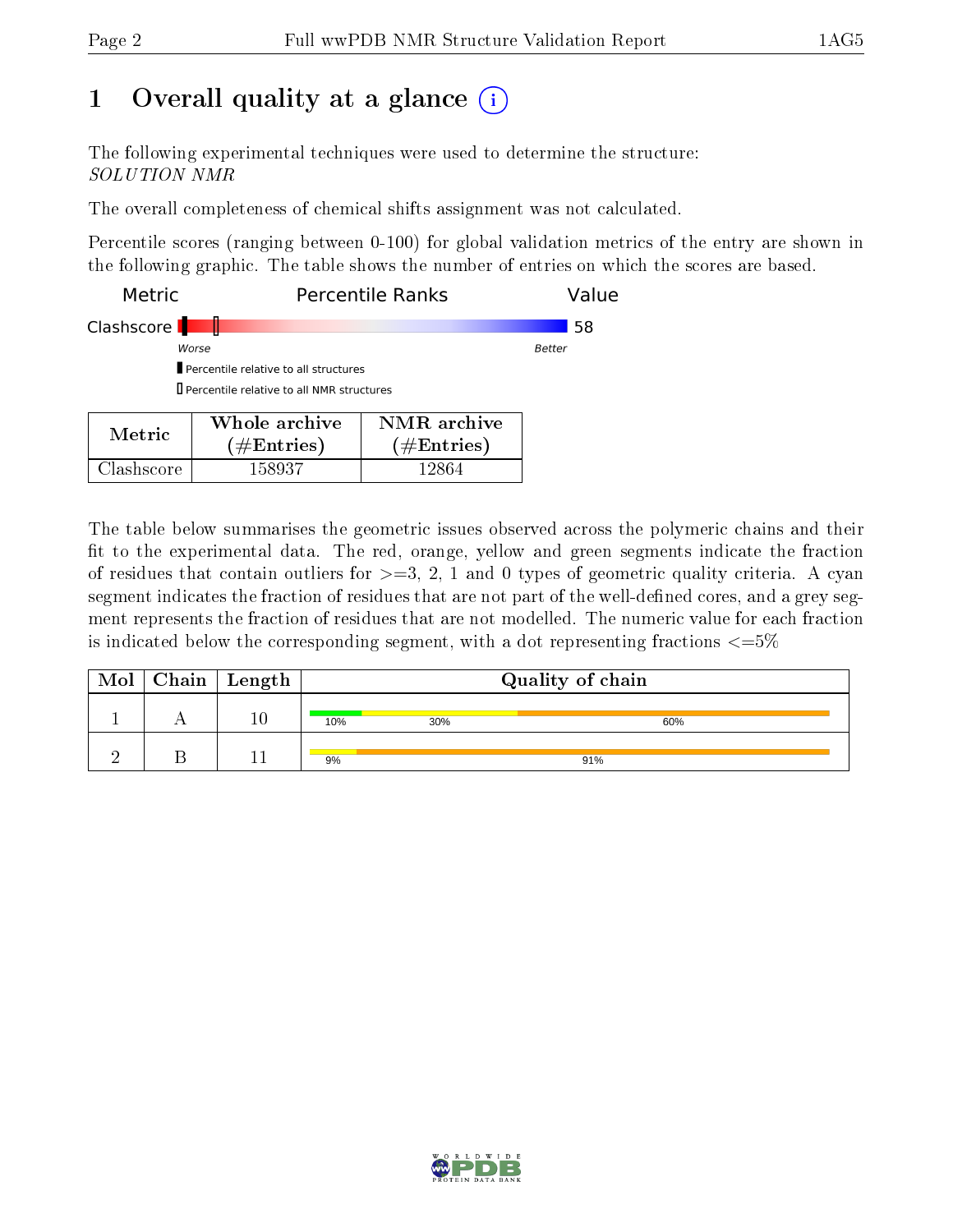## 2 Ensemble composition and analysis  $(i)$

This entry contains 1 models. Identification of well-defined residues and clustering analysis are not possible.

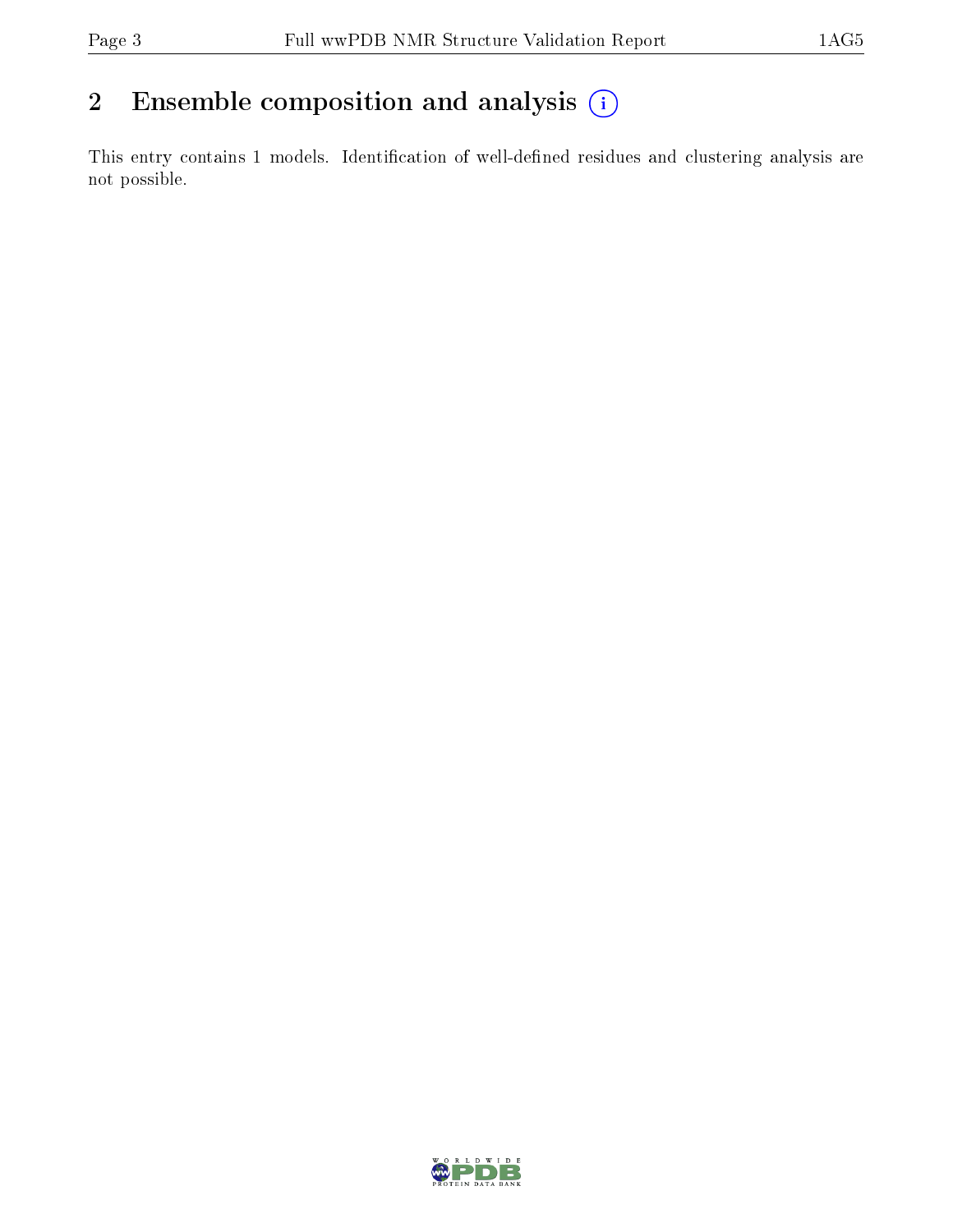## 3 Entry composition (i)

There are 3 unique types of molecules in this entry. The entry contains 701 atoms, of which 252 are hydrogens and 0 are deuteriums.

• Molecule 1 is a DNA chain called DNA  $(5)-D(*\text{CP}^*\text{CP}^*\text{AP}^*\text{TP}^*\text{CP}^*\text{AP}^*\text{TP}^*\text{CP}^*\text{CP}^*\text{CP}^*\text{CP}^*)-3'$ ).

| Mol | Chain Residues | Atoms       |            |       |     | $\operatorname{Trace}$ |  |  |
|-----|----------------|-------------|------------|-------|-----|------------------------|--|--|
|     |                | $\rm Total$ | $\epsilon$ |       |     |                        |  |  |
|     |                |             | 95         | - 114 | -34 | 58                     |  |  |

 Molecule 2 is a DNA chain called DNA (5'-D(\*GP\*GP\*AP\*TP\*CP\*AP\*GP\*AP\*TP\*GP\*  $G(-3)$ .

| Mol | Chain   $Residues$ | Atoms            |         |     |      | $\operatorname{Trace}$ |        |  |
|-----|--------------------|------------------|---------|-----|------|------------------------|--------|--|
|     |                    | $\mathrm{Total}$ |         | н   |      |                        |        |  |
|     |                    | 354              | $109\,$ | 125 | - 47 | 63                     | $10\,$ |  |

 Molecule 3 is 8,9-DIHYDRO-9-HYDROXY-AFLATOXIN B1 (three-letter code: AFN) (formula:  $C_{17}H_{14}O_7$ ).



|  | $Mol$   Chain   Residues | Atoms   |  |  |  |
|--|--------------------------|---------|--|--|--|
|  |                          | Total C |  |  |  |
|  |                          |         |  |  |  |

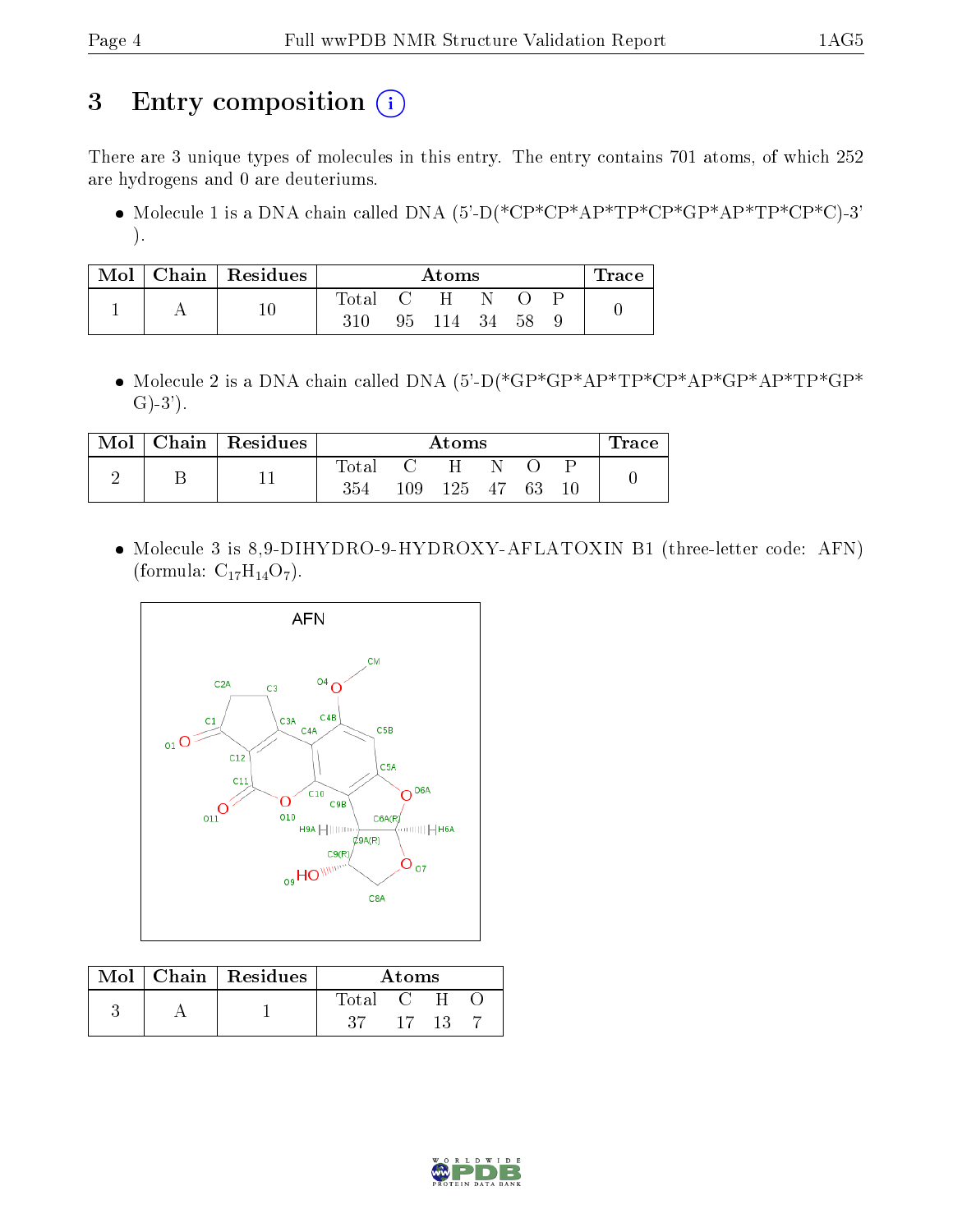## 4 Residue-property plots  $\binom{1}{1}$

These plots are provided for all protein, RNA and DNA chains in the entry. The first graphic is the same as shown in the summary in section 1 of this report. The second graphic shows the sequence where residues are colour-coded according to the number of geometric quality criteria for which they contain at least one outlier: green  $= 0$ , yellow  $= 1$ , orange  $= 2$  and red  $= 3$  or more. Stretches of 2 or more consecutive residues without any outliers are shown as green connectors. Residues which are classified as ill-defined in the NMR ensemble, are shown in cyan with an underline colour-coded according to the previous scheme. Residues which were present in the experimental sample, but not modelled in the final structure are shown in grey.

• Molecule 1: DNA  $(5)-P$ <sup>\*</sup>CP<sup>\*</sup>CP<sup>\*</sup>AP<sup>\*</sup>TP<sup>\*</sup>CP<sup>\*</sup>AP<sup>\*</sup>TP<sup>\*</sup>CP<sup>\*</sup>CP<sup>\*</sup>C<sub>P</sub><sup>\*</sup>CP<sup>\*</sup>C<sub>P</sub><sup>\*</sup>C<sub>P</sub><sup>\*</sup>C<sub>P</sub><sup>\*</sup>C<sub>P</sub><sup>\*</sup>C<sub>P</sub><sup>\*</sup>C<sub>P</sub><sup>\*</sup>C<sub>P</sub><sup>\*</sup>C<sub>P</sub><sup>\*</sup>C<sub>P</sub><sup>\*</sup>C<sub>P</sub><sup>\*</sup>C<sub>P</sub><sup>\*</sup>C<sub>P</sub><sup>\*</sup>C<sub>P</sub><sup>\*</sup>C<sub>P</sub><sup>\*</sup>C<sub>P</sub><sup>\*</sup>C<sub>P</sub><sup>\*</sup>C<sub>P</sub><sup>\*</sup>C<sub>P</sub><sup>\*</sup>C<sub>P</sub><sup>\*</sup>C<sub>P</sub>

| Chain A:          | 10% | 30% | 60%                                                                     |
|-------------------|-----|-----|-------------------------------------------------------------------------|
| <b>USTESSERSU</b> |     |     |                                                                         |
|                   |     |     | • Molecule 2: DNA $(5^{\circ}$ -D(*GP*GP*AP*TP*CP*AP*GP*AP*TP*GP*G)-3') |
| Chain B:          | 9%  |     | 91%                                                                     |
| <b>HRTHULLER</b>  |     |     |                                                                         |

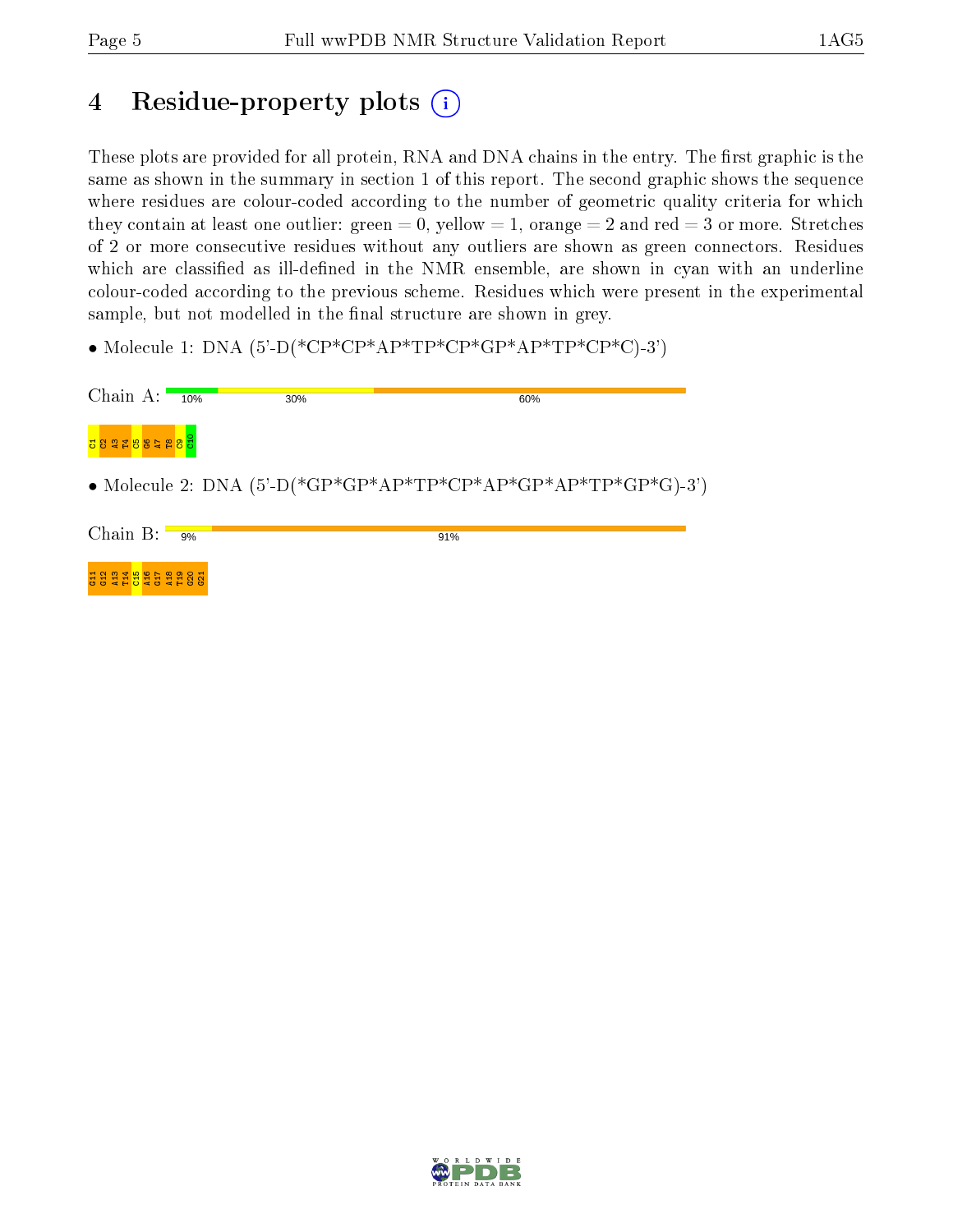## 5 Refinement protocol and experimental data overview  $\binom{1}{k}$

The models were refined using the following method: NOE-RESTRAINED MOLECULAR DY-NAMICS/SIMULATED ANNEALING.

Of the 1 calculated structures, 1 were deposited, based on the following criterion: THIS STRUC-TURE PROVIDED THE BEST-FIT FOR THE NOE DATA BASED ON THE RELAXATION MATRIX ANALYSIS USING CORMA.

The following table shows the software used for structure solution, optimisation and refinement.

| Software name    | Classification     | <b>Version</b> |
|------------------|--------------------|----------------|
| X-PLOR           | refinement         | 31             |
| <b>FELIX</b>     | structure solution |                |
| X-PLOR           | structure solution |                |
| <b>MARDIGRAS</b> | structure solution |                |
| CORMA            | structure solution |                |

No chemical shift data was provided. No validations of the models with respect to experimental NMR restraints is performed at this time.

COVALENT-GEOMETRY INFOmissingINFO

## $5.1$  Too-close contacts  $(i)$

In the following table, the Non-H and H(model) columns list the number of non-hydrogen atoms and hydrogen atoms in each chain respectively. The H(added) column lists the number of hydrogen atoms added and optimized by MolProbity. The Clashes column lists the number of clashes averaged over the ensemble.

| Mol |     | Chain   Non-H   $H (model)$ | $H(\mathrm{added})$ | $\vert$ Clashes |
|-----|-----|-----------------------------|---------------------|-----------------|
|     | 196 |                             |                     |                 |
|     | 229 | 125                         | 125                 |                 |
|     |     |                             |                     |                 |
|     |     | 252                         | 252                 |                 |

The all-atom clashscore is defined as the number of clashes found per 1000 atoms (including hydrogen atoms). The all-atom clashscore for this structure is 58.

All clashes are listed below, sorted by their clash magnitude.

| Atom-1        | Atom-2                                 | Clash(A) | Distance(A) |
|---------------|----------------------------------------|----------|-------------|
| 1: A:6:DG:CS  | 3: A: 11: AFN: C5A                     | 0.87     | 2.57        |
| 2:B:11:DG:N3  | $2 \cdot B \cdot 11 \cdot D \cdot H 2$ | 0.86     | 185         |
| 2:B:20:DG:H2" | 2:B:21:DG:O5'                          | 0.67     | 190         |
| 2:B:12:DG:H4' | 2:B:13:DA:OP1                          | () 64    | 192         |

Continued on next page...

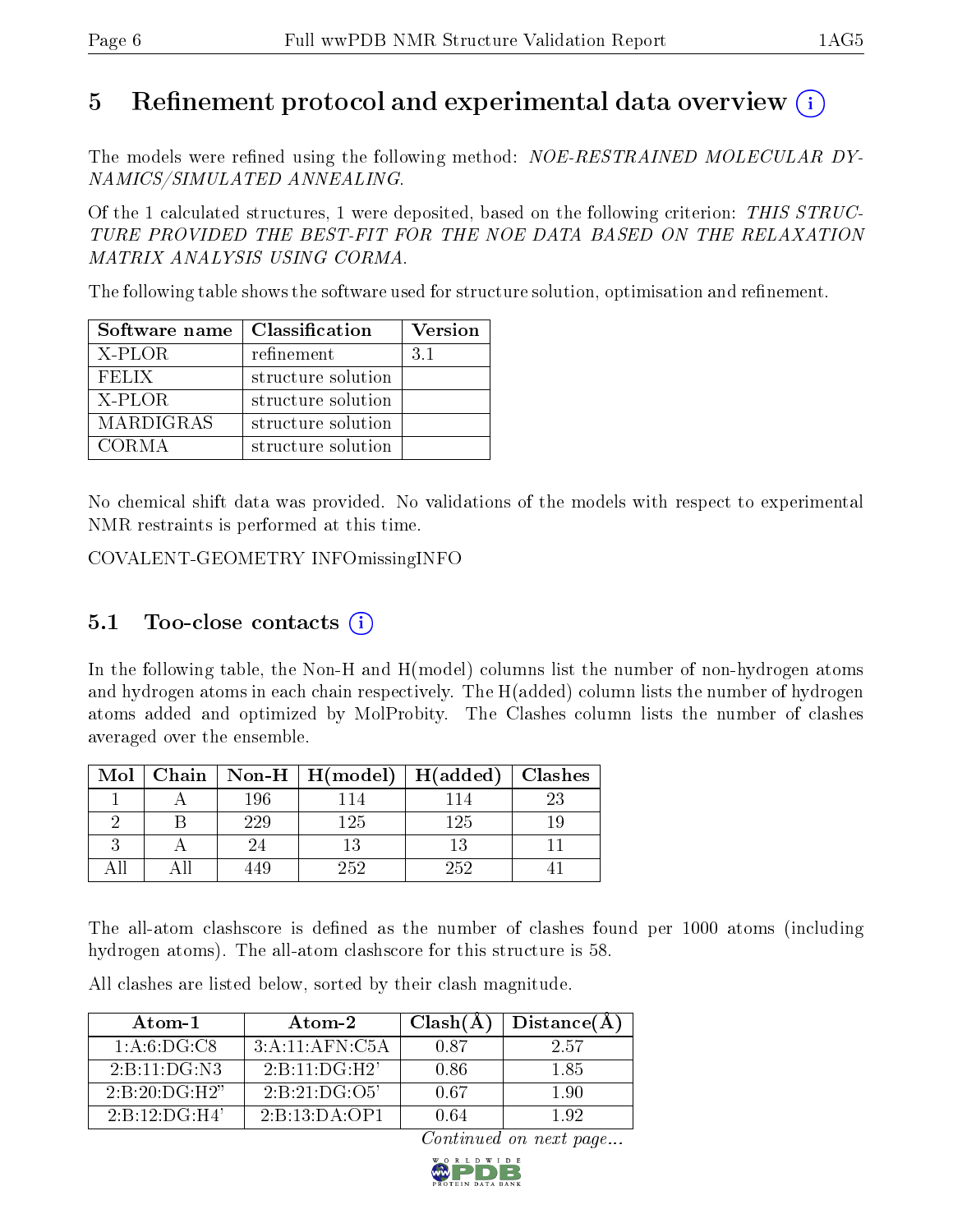| . <i>. . .</i><br>Atom-1             | <i>r</i> - <i>J</i> -<br>$Atom-2$  | $Clash(\AA)$ | Distance(A)       |
|--------------------------------------|------------------------------------|--------------|-------------------|
| 1:A:2:D C:H2"                        | 1:A:3:DA:O5'                       | 0.63         | 1.93              |
| 1:A:4:DT:H1'                         | $1:A:5:D1 \cdot 05'$               | 0.60         | 1.97              |
| 3:A:11:AFN:C12                       | 2:B:16:DA:C2                       | 0.60         | 2.85              |
| 1: A:6: DG: N1                       | 2:B:16:DA:C2                       | 0.59         | 2.69              |
| 1:A:7:DA:H4'                         | 1: A:8:DT:OP1                      | 0.57         | 1.98              |
| 1: A:6: DG: C8                       | 3:A:11:AFN:O6A                     | 0.56         | 2.58              |
| 1: A: 4: DT: OP2                     | 1: A: 4: DT:H3'                    | 0.56         | 2.00              |
| $2:B:17:DG:\overline{H4'}$           | 2:B:18:DA:OP1                      | 0.55         | 2.00              |
| 1:A:6:DG:H2"                         | 1:A:7:DA:O5'                       | 0.53         | 2.01              |
| 2:B:15:DC:C4                         | 2:Bi:16:DA:C6                      | 0.53         | 2.96              |
| $1:A:6:D\overline{G:N7}$             | 3:A:11:AFN:C5A                     | 0.53         | 2.71              |
| 1:A:3:DA:H <sub>2</sub> <sup>7</sup> | 1:A:4:DT:O5'                       | 0.52         | 2.03              |
| 1: A:6: DG: C8                       | $3:A:11:AFN:\overline{\text{C5B}}$ | 0.52         | 2.92              |
| 1:A:8:DT:H2"                         | 1:A:9:DC:O <sub>5</sub>            | 0.51         | 2.04              |
| 3:A:11:AFN:CI1                       | 2:B:16:DA:N1                       | 0.51         | $\overline{2.74}$ |
| 3:A:11:AFN:O4                        | 3:A:11:AFN:C3                      | 0.51         | 2.59              |
| 2:B:14:DT:C4                         | 2:B:15:DC:N4                       | 0.51         | 2.79              |
| $1:A:7:DA:\overline{C5}$             | 1: A:8:DT:C4                       | 0.49         | 3.00              |
| 1: A: 5: DC: C6                      | 3:A:11:AFN:C5A                     | 0.49         | 2.96              |
| 1: A:6: DG: N7                       | 3:A:11:AFN:C9B                     | 0.47         | 2.77              |
| $2:B:17:DG:\overline{C2}$            | 2:B:18:DA:C4                       | 0.47         | 3.03              |
| 1:A:5:DC:H2'                         | 3:A:11:AFN:O6A                     | 0.47         | 2.10              |
| 1: A:6: DG:C2                        | 2:B:16:DA:C2                       | 0.47         | 3.03              |
| 1: A: 4: DT: C1'                     | 1: A: 5: DC: O5'                   | 0.46         | 2.63              |
| 1: A:6: DG: C6                       | 1:A:7:DA:C6                        | 0.45         | 3.05              |
| 2:B:20:DG:H2'                        | 2: B: 21: DG: C8                   | 0.44         | 2.46              |
| 1:A:1:DC:H2"                         | 1:A:2:D C:O4'                      | 0.44         | 2.13              |
| 2:B:14:DT:H2"                        | 2:B:15:DC:H5'                      | 0.44         | 1.88              |
| 2:Bi:11:DG:C2'                       | 2:B:11:DG:N3                       | 0.43         | 2.70              |
| 2:B:13:DA:C5                         | 2:B:14:DT:C4                       | 0.42         | 3.08              |
| 1:A:7:DA:C2                          | 1: A:8: DT: C2                     | 0.42         | 3.07              |
| 2:B:12:DG:C2                         | 2:B:13:DA:C4                       | 0.42         | 3.08              |
| 3:A:11:AFN:C3A                       | 2:Bi:16:DA:C2                      | 0.42         | 3.02              |
| 1:A:1:DC:H2'                         | 1:A:2:DC:C6                        | 0.41         | 2.51              |
| 2:B:14:DT:H2"                        | 2:B:15:DC:C5'                      | 0.41         | 2.46              |
| 1:A:3:DA:C5                          | 1:A:4:DT:C4                        | 0.40         | 3.09              |
| 2:B:18:DA:C5                         | 2: B: 19: DT: C4                   | 0.40         | 3.09              |

Continued from previous page...

W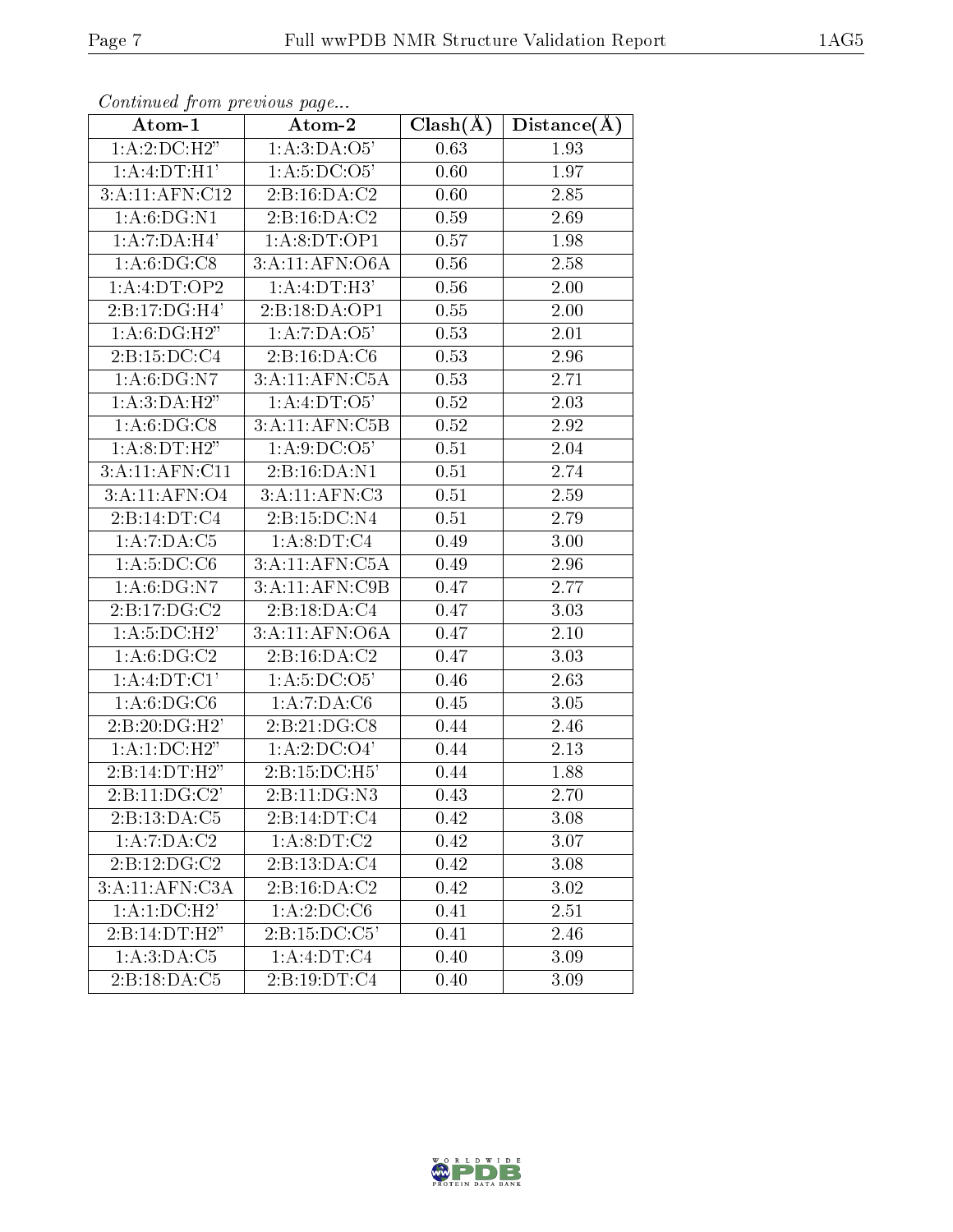### 5.2 Torsion angles  $(i)$

#### 5.2.1 Protein backbone (i)

There are no protein molecules in this entry.

#### 5.2.2 Protein sidechains (i)

There are no protein molecules in this entry.

#### 5.2.3 RNA (i)

There are no RNA molecules in this entry.

### 5.3 Non-standard residues in protein, DNA, RNA chains (i)

There are no non-standard protein/DNA/RNA residues in this entry.

#### 5.4 Carbohydrates (i)

There are no carbohydrates in this entry. LIGAND-GEOMETRY INFOmissingINFO

### 5.5 [O](https://www.wwpdb.org/validation/2017/NMRValidationReportHelp#nonstandard_residues_and_ligands)ther polymers  $(i)$

There are no such molecules in this entry.

### 5.6 Polymer linkage issues  $(i)$

There are no chain breaks in this entry.